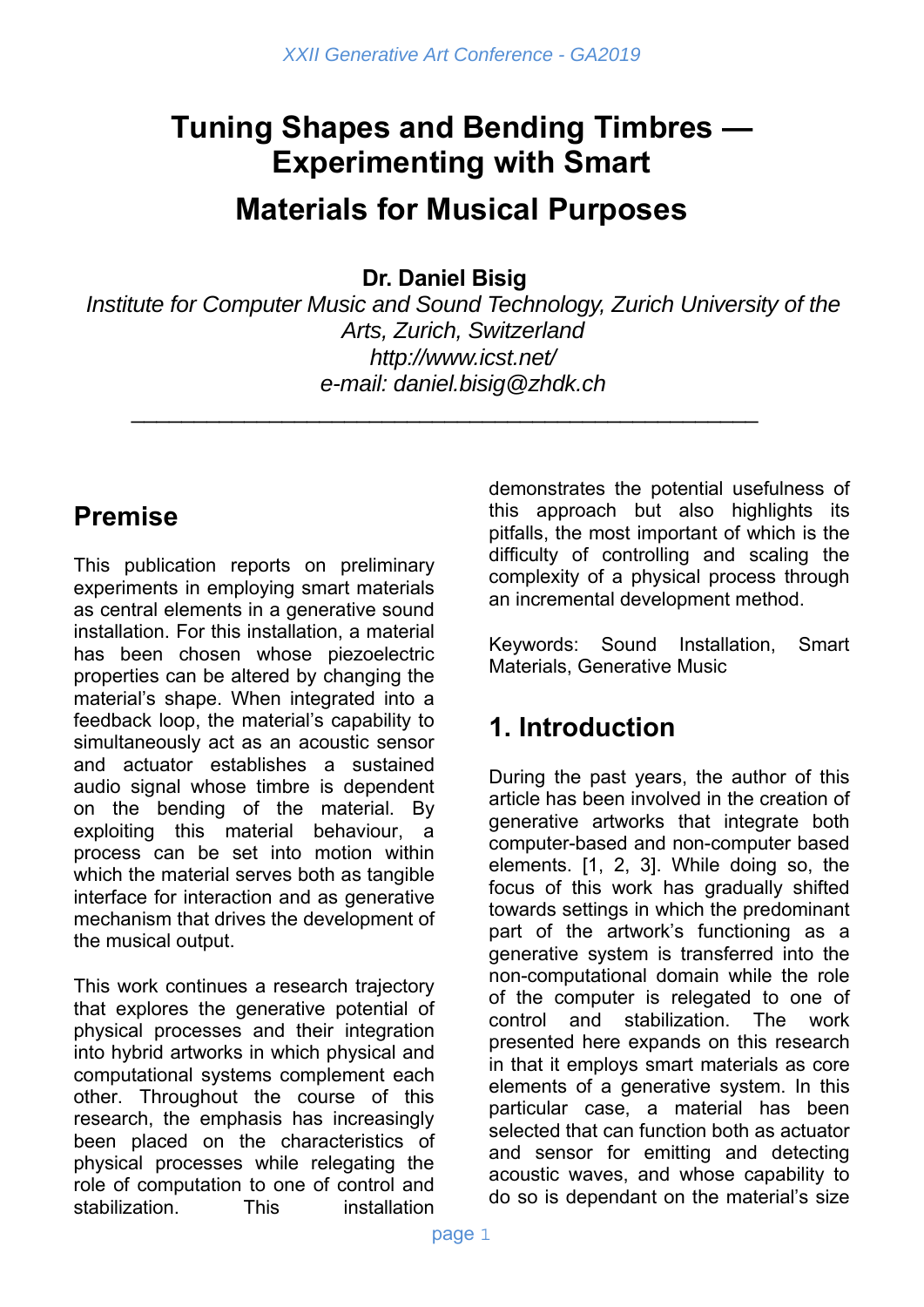and shape. The adoption of this material as a generative system is achieved by integrating both its acoustic sensing and emission functionality within a single surface. This can be used to give rise to a feedback loop through which an initial acoustic excitation becomes sustained. The sustained signal is then gradually transformed according to the particular characteristics of the material's mechanical and electrical properties. This publication reports on the results of characterizing the relationships between the material's size, shape, and acoustic properties. The author then demonstrates how these relationships, when being part of a feedback loop, shape the acoustic development of a self-sustained audio signal. Finally, the author presents a first attempt at translating these insights into the realisation of a generative audio installation.

### **2. Background**

This background section contextualizes the current work with respect to theoretical and practical considerations in related artistic fields. Within generative art, this concerns the distinction between computer-based and non-computer based approaches. Within electronic music and particularly sound art, it concerns the increasingly prominent notion of "a materiality of sound" and its relationship to the properties of audio technology. Within media art, this concerns the interest in exploring smart materials as unconventional medium and as a method to closely connect the behaviour and appearance of an artwork.

#### **2.1 Non-Computer based Generative Systems**

Today, the vast majority of artists who realize generative artworks do so in the digital domain. This puts those artistic

approaches within generative art that involve non-computer based systems into a minority position. This tendency fails to fully account for the conceptual foundations of generative art [4, 5]. As a result, many practitioners in the field are unaware of historical precedents in generative art and are also incapable of anticipating possible future forms of generative art [6]. For this reason, the contemporary artistic output mostly misses out on the large diversity of potentially promising generative approaches.

Nevertheless, several non-computer based generative artworks have achieved some visibility in the art domain. For reasons of brevity, only two of them are mentioned here. One of the possibly most famous examples is the "Condensation Cube" by Hans Haacke that has been realised in 1963. The cube consists of sealed acrylic that contains a small amount of water. Depending on the temperature and air currents present in the exhibition space, the enclosed water cycles through processes of evaporation and re-condensation, leaving ever changing patterns of streaks and droplets on the interior surface of the cube [7].

Another, more recent example is the work "Rule 30" that has been realised by Kristoffer Myskja in 2008. In this work, an electromechanical machine is punching holes into in a roll of paper. While doing so, the mechanism executes rule number 30 from the classical set of 256 onedimensional cellular automata that have been systematically studied by Stephen Wolfram [8]. What is striking about this artwork is its capability to execute a computational process through noncomputational means [5].

### **2.2 Materiality in Sound Art**

An artistic movement that originated within the field of sound art is characterized by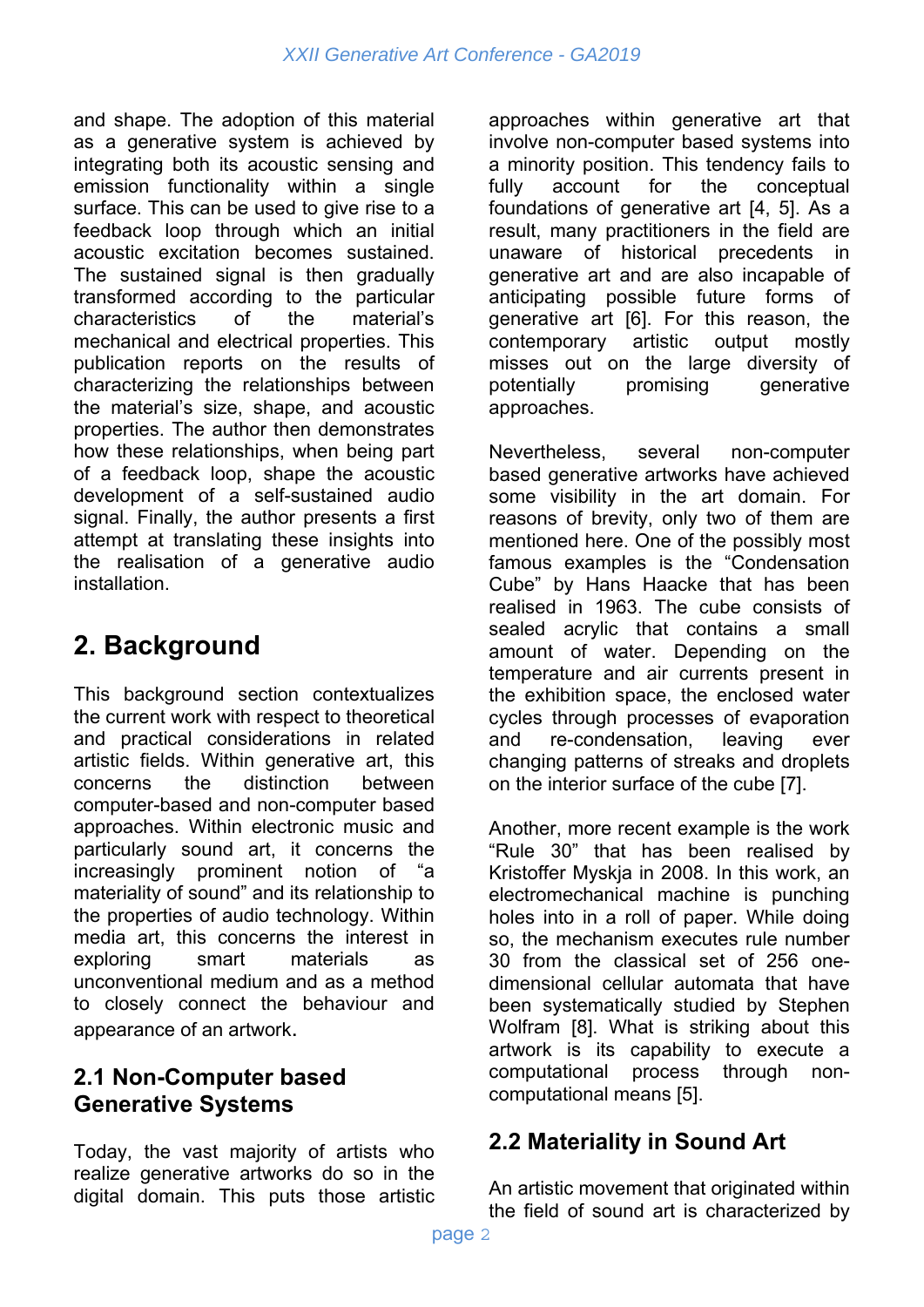an altered stance towards the role of loudspeakers in an installation or performance setting. Conventionally, a loudspeaker is treated as a perfect and generic device that serves as a quasi transparent medium for transmitting sound. Contrary to this, the new movement places its creative focus on the establishment of a close relationship between the physical characteristics of a loudspeaker and the musical content that it emits. Consequently, the materiality of a loudspeaker is embraced, pushing its visual appearance, spatiality, and sound emission characteristics to the forefront of the compositional concern [9].

The notion of a set of loudspeakers as an orchestra of sonic objects was pioneered by David Tudor. According to Tudor, "the loudspeaker should have a voice which was unique and not just an instrument of reproduction, but as an instrument unto itself" [10]. Tudor has implemented this approach through different iterations of his piece "Rainforest" starting from 1965. The piece takes the form of concertinstallations that consists of a collection of spatially distributed sculptural objects, each of them equipped with surface transducers and piezo-microphones, and each of them performed live [11].

A more recent example of a sonic object orchestra is represented by the "Shakeproject that has been realized in 2015. Similar to "Rainforest", the loudspeakers are custom designed by combining sound drivers with a range of materials. These loudspeakers serve as diverse and idiosyncratic sound sources for which different composers specifically wrote music for [9].

### **2.3 Smart Materials in Media Art**

Smart materials are composites that possess one or more physical properties that change in response to external stimuli. These materials are capable of sensing external stimuli and actively responding to changes in these stimuli entirely on their own without the need for additional electronic or computational components [12]. While these materials have mainly attracted attention within engineering disciplines, there is a recent increase of interest within the HCI community, in particular among those working in the context of tangible computing. Here, the capability of smart materials to provide feedback to interaction other than through the visual or acoustic modality as well as the possibility of seamlessly integrating these materials into regular objects has opened up the possibility to envision entirely novel forms of interfaces and communication languages [13].

In his discussion of recent technologies that could have a significant impact on future, post-computer forms of generative art, Philippe Galanter identifies smart materials as one such candidate technology. These materials are fascinating for generative purposes in that they can assume multiple roles in an artwork. These roles include the material's behaviour as an environment within which dynamic processes take place, as a medium for rendering these processes perceivable, and as an interface via which users can influence the material's behaviour through tangible interaction. Accordingly, smart materials are capable of overcoming the divide between medium, process, and perceivable outcome that normally exists in the case of computer-based systems [5].

There exist several examples of artworks that employ smart materials. The two examples that are mentioned here are not particularly interesting from a generative point of view. Nevertheless, they shed some light on the artistic appeal of smart materials.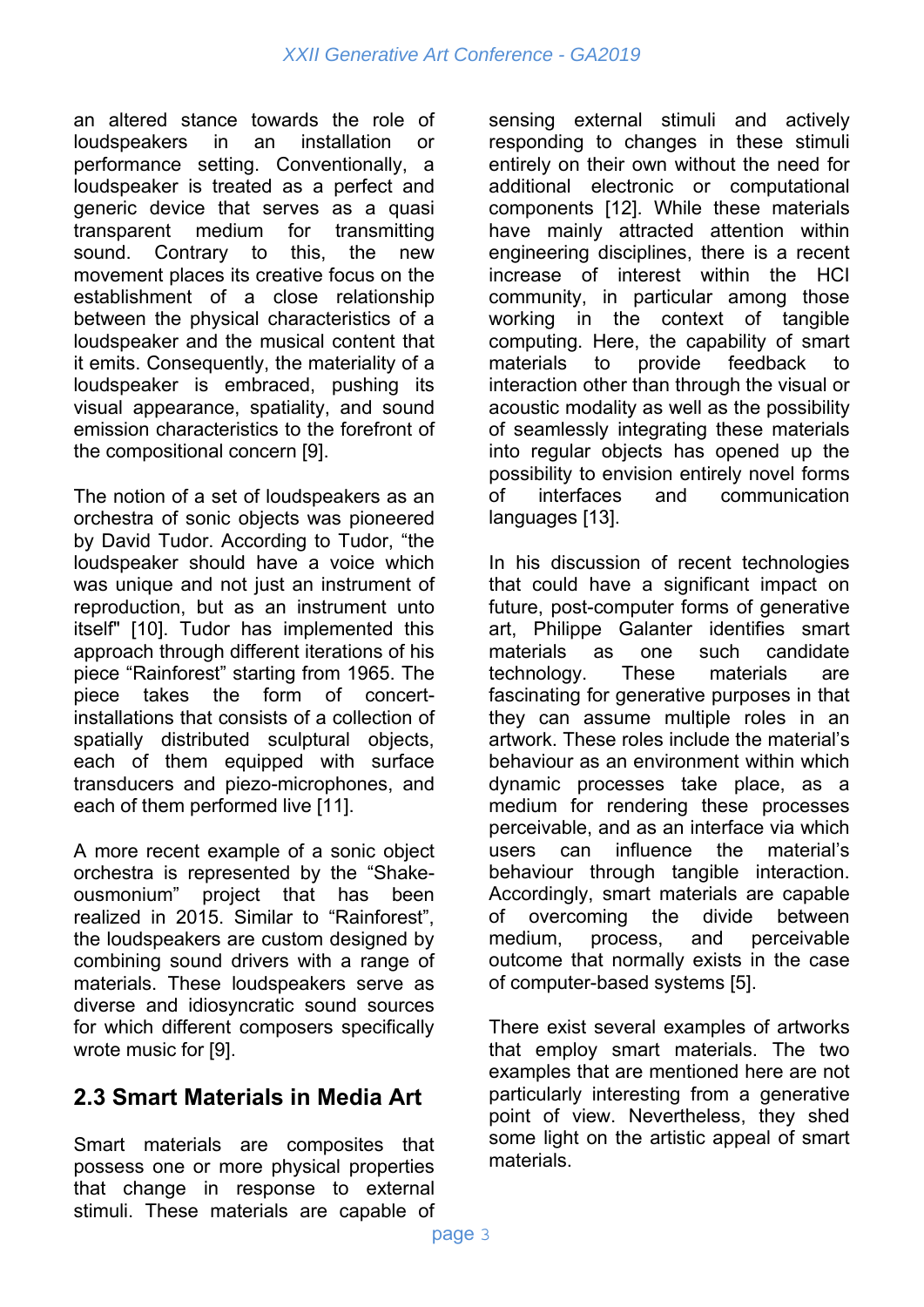One example is the "Robotany" project that has been realised by Jill Coffin in 2008. In this project, the branches of a Japanese maple tree become capable of active movement by actuating them with shape memory alloy wire. Whenever a camera and an ultrasonic sensor array detect visitors walking nearby and interacting, the wires cause the branches to swing back and forth [14].

Another example is the "Magnetic Mind" project that has been realised by Lindsay Browder in 2013. This project exploits the property of fluids that contain nanoscale ferromagnetic particles to respond to an external magnetic field by changing shape. Here, the ferrrofluid acts as a kinetic sculpture that is controlled by brainwaves that are captured with a brain computer interface [15].

## **3. Implementation**

The installation that has been developed in the context of this publication is depicted in figure 1. It is comprised of two piezoelectric films of different size, each of which is subdivided side by side into a region that operates as a loudspeaker and another region that operates as a microphone. Also depicted in figure 1 is a touch screen via which visitors can alter some of signal processing that is applied as part of acoustic feedback. The tangible manipulation of the shape of the piezoelectric films in combination with the graphical controls on the touch screen constitute the means for interaction with the installation. The installation also consists of two custom designed amplifiers (see figure 4), an audio interface<sup>1</sup>, and a small PC<sup>2</sup>, all of which are placed on the ground in front of the installation. The computer runs a simple, custom-developed digital signal

 $\overline{1}$ Zoom UAC-2 USB audio interface

2 Nuc7i5BNK mini computer processing application. The custom designed components will be described in more detail in the following sections.



*Figure 1: Appearance of the Installation. Shown in this photograph are two piezoelectric films of different size that are suspended from a horizontal bar. Attached underneath the films is a touch screen that runs a simple graphical interface and that allows visitors to alter some aspects of the digital signal processing that forms part of the acoustic feedback.*

#### **3.1 Hardware**

A schematic setup of all hardware components and their connectivity is shown in figure 2.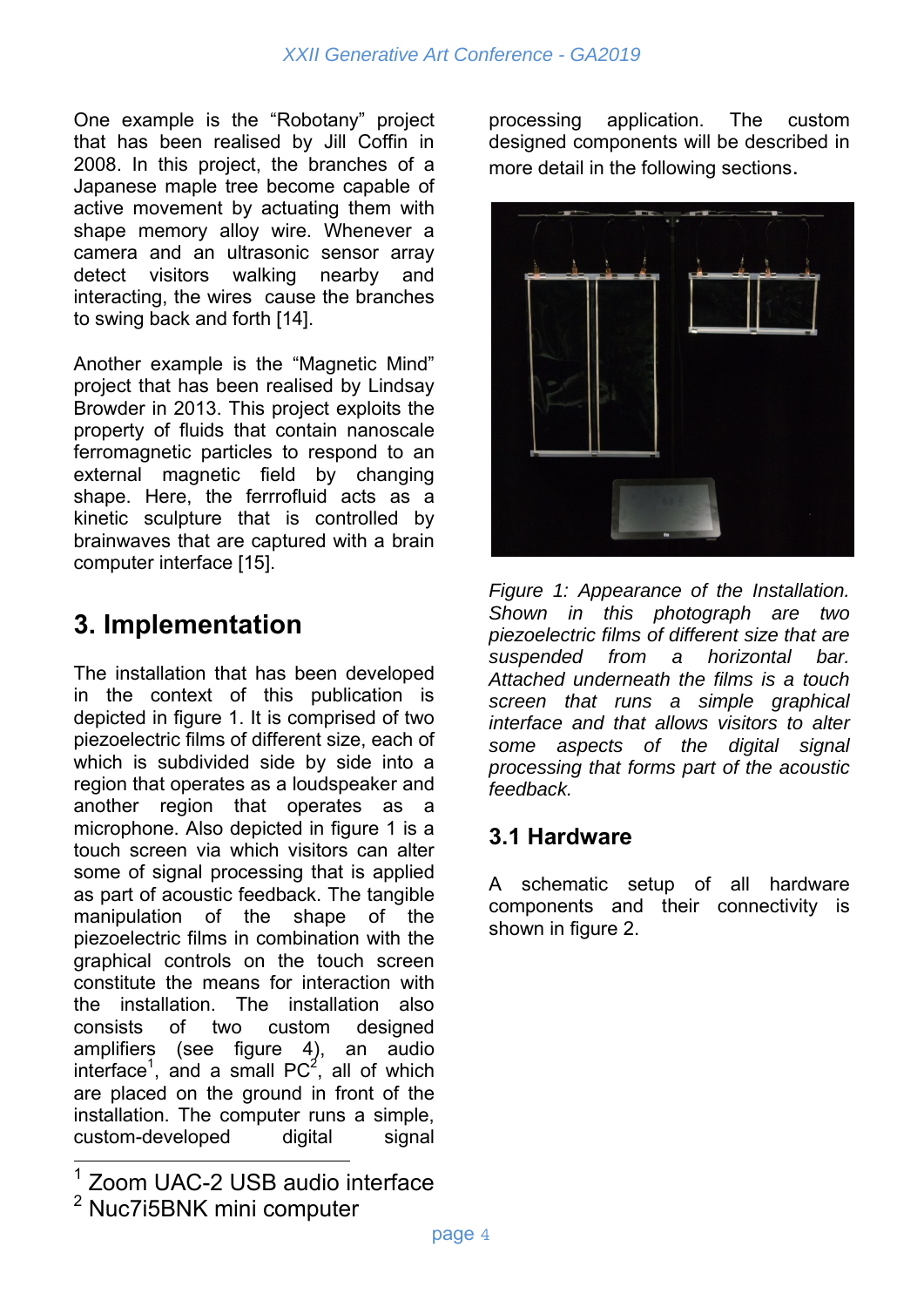

*Figure 2: Schematic Depiction of the Hardware Setup. Shown are two piezoelectric films each of which contains a microphone and loudspeaker region, two audio amplifiers, an audio interface, and a computer. The audio amplifiers are connected to the audio interface and drive the speaker regions of each piezoelectric film. The microphone regions are directly connected to the audio interface. The audio interface is connected to a computer which runs a simple application for processing the audio signals.*

### **3.1.1 Piezoelectric Film**

At the core of the installation are two piezoelectric films that operate as loudspeakers and microphones and that are interconnected among each other in order to create acoustic feedback. The films are made from a composite material that consists of a membrane of Polyvinylidene fluoride (PVDF) that is coated on both sides with carbon nanotube layers. These layers are transparent and act as conductors [16]. The piezoelectric films are commercially available and are provided either as fully operational loudspeakers or as intermediate goods $3$ . The latter product requires a little bit of handcrafting before it can be used as a loudspeaker or microphone. This includes cutting the film into its final shape, applying conductive

 $ink<sup>4</sup>$  at the periphery and on both sides of the film, and glueing a copper tape<sup>5</sup> on both sides to a section of the ink. Electrical wiring running from and to other audio equipment can then be connected to the tape by means of alligator clips. All these components are visible in figure 1.

The basic principle by which the films are capable of sensing and emitting acoustic vibrations is based on the normal and reverse piezoelectric effect, respectively. A schematic depiction of these effects is shown in figure 3. In a nutshell, the normal piezoelectric effect is based on the ability of certain materials to generate an electrical charge in response to an applied mechanical strain. The reverse piezoelectric effect results from an applied electrical charge that produces a mechanical strain in the material.



*Figure 3: Schematic depiction of the piezoelectric effect. Shown on the left side is the normal piezoelectric effect in which a mechanical strain applied to a material generates an electric charge in response. Shown on the right is the reverse piezoelectric effect in which an electrical charge applied to a material results in a mechanical strain.*

In order to exploit these two electromechanical effects for acoustic purposes, an external strain or an external electrical charge is applied in a periodic manner at a frequency within audible range of human hearing. In case of the normal piezoelectric effect, alternating sound pressure levels give raise to alternating strains in the piezoelectric

 $\frac{1}{4}$  Amepox Electon 45RT 5

 <sup>3</sup>M 1181 X 1/2"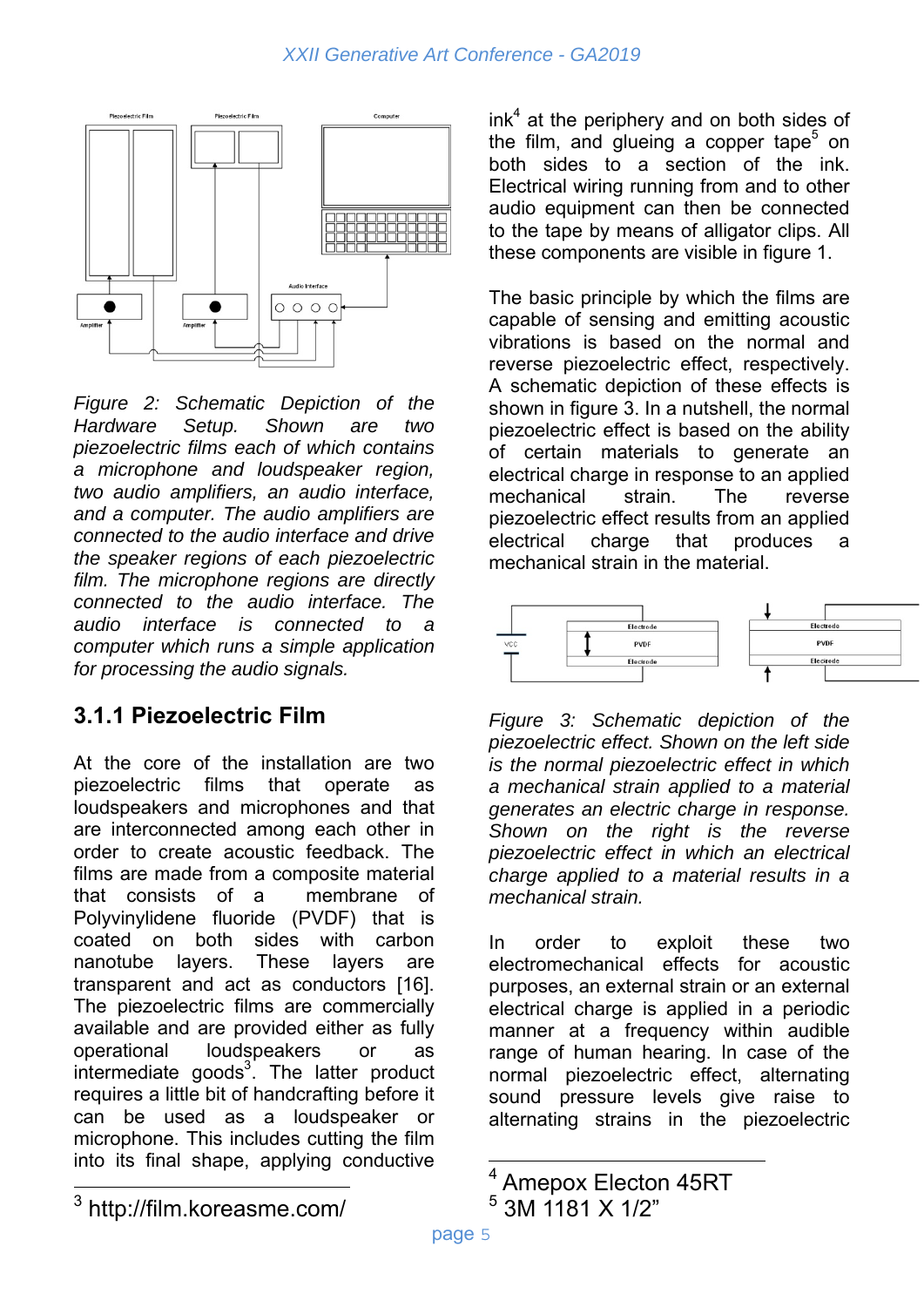material which then translate into alternating electrical charges. Under these conditions, the material operates as a microphone. In case of the reverse piezoelectric effect, the application of a periodically alternating electrical charge is translated into alternating changes in the material's thickness which gives raise to alternating sound pressure levels. Under these conditions, the material operates as a loudspeaker.

By electrically separating different sections of the piezoelectric speaker films and by surrounding each of these sections with conductive ink, multiple acoustically distinct regions can be created within the same speaker film. These regions are still mechanically coupled through the film material but they can electrically operate separately from each other.

For the installation, two piezoelectric film sheets of different size have been prepared. One of the sheets is about 60 cm long and 30 cm wide, the other is about 15 cm long and 30 cm wide. Both these sheets have been subdivided into two regions that are identical in size and are placed side by side along the length of the sheet. This setup forms the basis to analyse the size and shape dependency of the acoustic properties of these sheets when operated as microphones or loudspeakers. In addition, the setup also permits to experiment with the creation of acoustic feedback that results from the mechanical coupling among loudspeaker and microphone regions that located on the same film sheet

#### **3.1.2 Amplifier**

The installation consists of two custom designed audio amplifiers. The necessity for a custom design arose from the requirement of the piezoelectric films to be driven at around 230 V which represents a much higher voltage level than regular amplifiers can provide. The seemingly

simplest approach for realising a custom audio amplifier consists of combining a regular amplifier with a step-up transformer coil that increases the voltage output to the required level. The design of the custom amplifier follows this principle. The custom audio amplifier consists of the following components: a regular 60 Watt Mono amplifier board<sup>6</sup>, a volume control knob<sup>7</sup>, a toroidal transformer coil<sup>8</sup>, a power regulation board, and sockets for electrical current, the input audio signal, and the amplified output audio signal. All these components are encased into a box made from acrylic. A photograph of a custom amplifier is shown in figure 4. A schematic depiction of the amplifier's components and their wiring is shown in figure 5.



*Figure 4: Custom Amplifier. Shown on this photograph is a custom designed amplifier that is used to drive the piezoelectric films as loudspeakers. Visible on the top side of the amplifier are (from left to right): a Speakon socket for connecting the loudspeaker region, a Jack socket for connecting the audio interface, a switch for turning the amplifier on and off, and a barrel socket for connecting a power supply. Visible on the front of the amplifier is the volume control knob. Barely visible through the acrylic surface are (from left to* 

<sup>7</sup> Sure Electronics Control Module VC01-M62429

6 Sure Electronics 60 Watt 3 Ohm Class D Audio Amplifier Board - TPA3118

<sup>8</sup> Triad VPT12-2080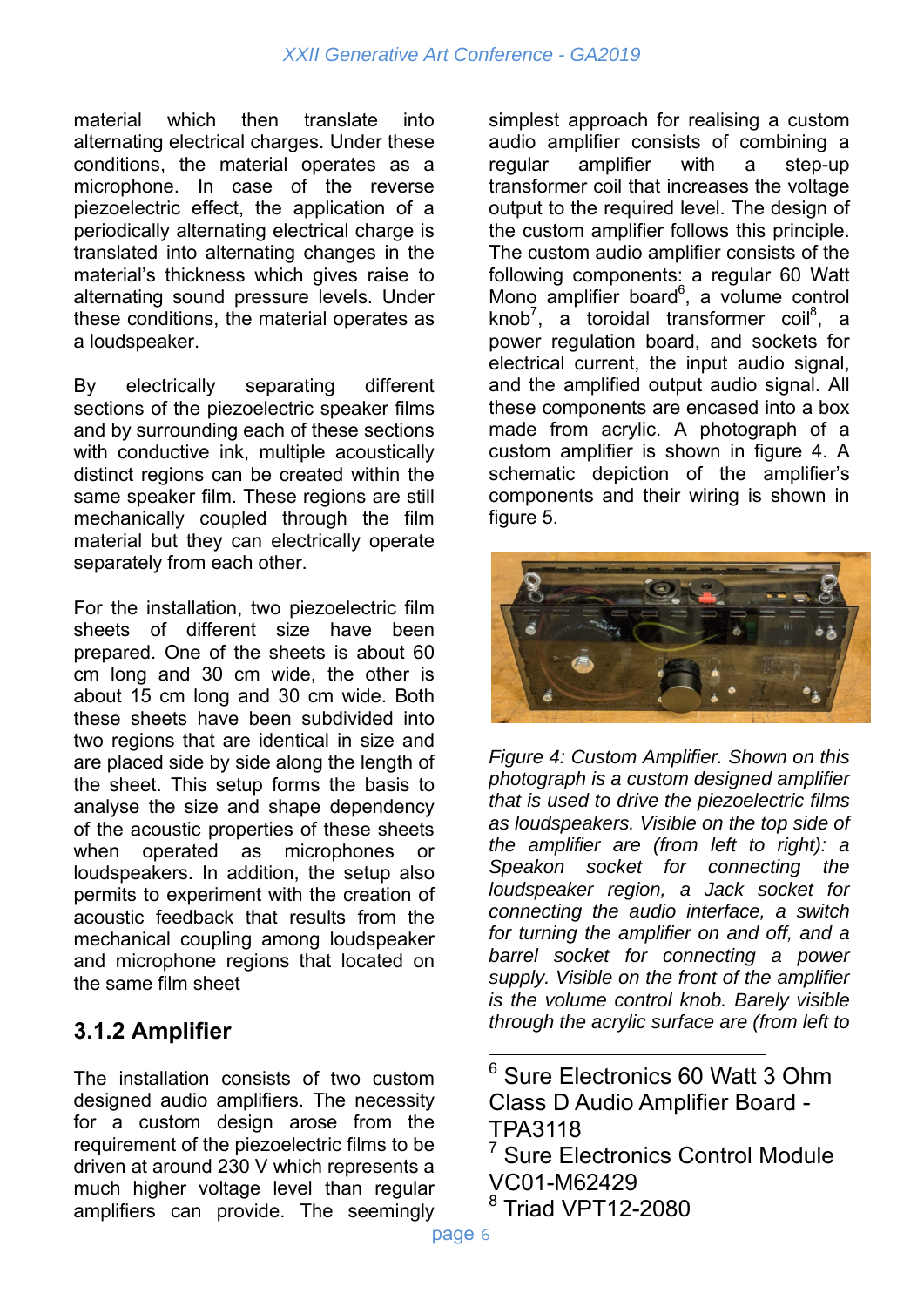*right): a transformer coil, a volume control electronics board, and a power regulation board. The regular amplifier board is not visible since it is mounted behind the transformer coil.*

#### **3.2 Software**

The software part serves the purpose of controlling the overall volume and frequency content of the acoustic feedback signal. In addition, the software also allows to differently route a microphone region to a loudspeaker region.



*Figure 5: Schematic depiction of the custom amplifier electronics. Visible from right to left are: two sockets for electrical power (top) and audio signal (bottom), a power regulation board, a 60 Watt Mono amplifier board, a step-up transformer coil, and a socket that outputs the fully amplified audio signal to the loudspeaker region of a piezoelectric film.*

The software has been custom designed in the Max/MSP programming environment. A schematic depiction of the digital signal processing stages that have been implemented is shown in figure 6. These stages include: an analogue to digital conversion of the microphone signal, a gain unit for amplifying the converted microphone signal, a high-pass filter to remove DC-offset, a low-pass filter to remove high frequency content, a limiter to stabilize the audio volume, a routing matrix for connecting the preprocessed microphone signal to a loudspeaker region, a gain unit for attenuating the loudspeaker signal, and a digital to analogue conversion for outputting the final audio signal to the amplifier electronics. Apart from the routing matrix, all the other signal processing stages exist twice and run in two parallel pipelines, one pipeline for each microphone to loudspeaker feedback connection.



*Figure 6: Schematic depiction of the feedback audio signal processing pipelines. Depicted are from left to right: an analogue to digital signal converter, a gain unit, a high pass filter, a low pass filter, a limiter, and signal routing matrix, a second gain unit, and a digital to analogue converter.*

Some of the control parameters of the signal processing pipelines have been exposed for interaction through a graphical user interface (see figure 7). Apart from choosing among a pre-made set of parameter combinations, the GUI allows users to change the routing among microphone and loudspeaker regions, alter the gain of the microphone and loudspeaker signals, change the cut-off frequencies for the low-pass and highpass filters, and modify the amplitude threshold of the limiter. This GUI is displayed on and manipulated through a touch screen.



*Figure 7: Graphical user interface for the signal processing software. The GUI displays a subset of the control parameters of the digital signal processing*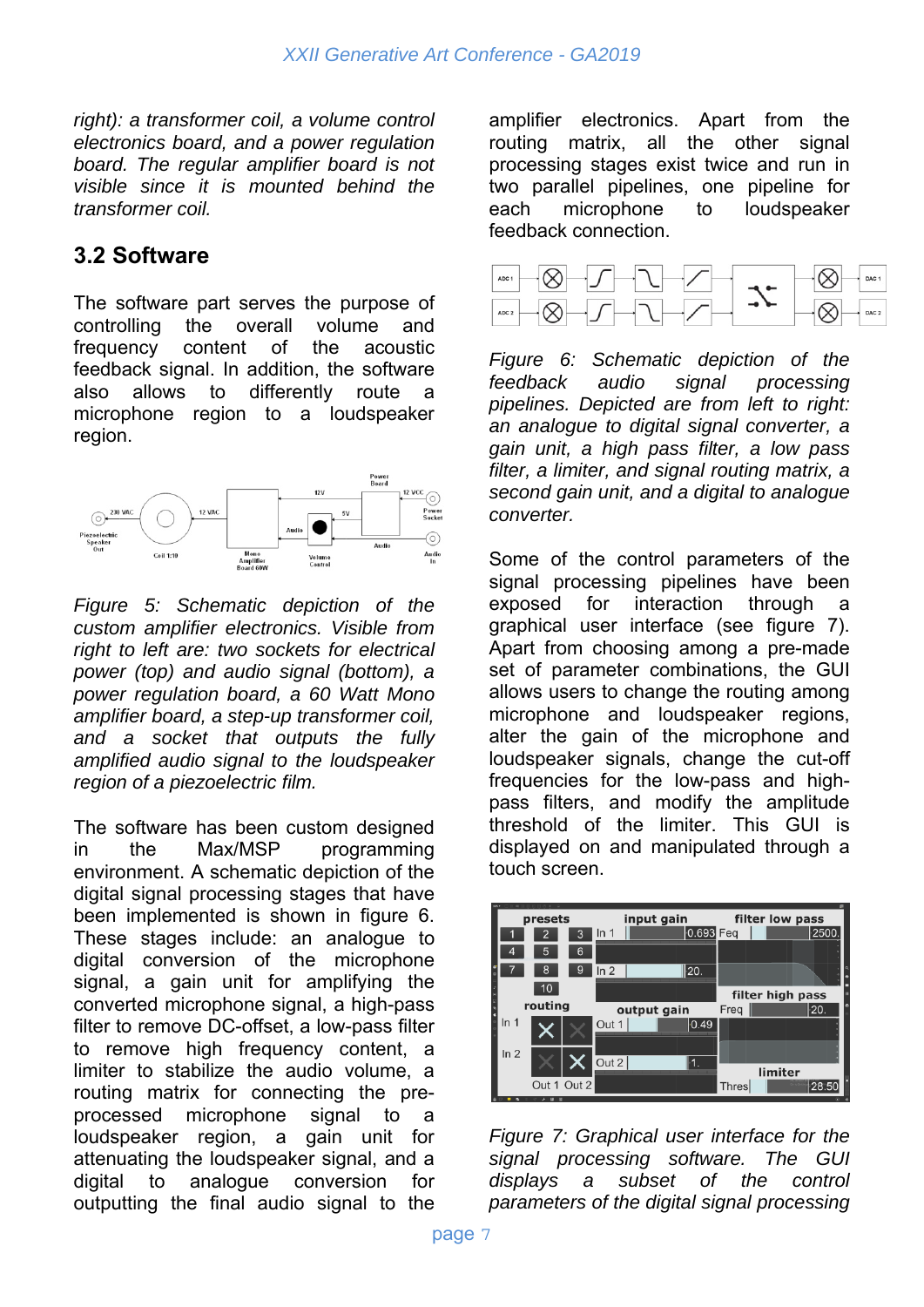*pipeline that links the microphone input to the loudspeaker output for each region on the two piezoelectric films.*

### **4. Acoustic Measurements**

Several measurements of the acoustic properties of the two previously described piezoelectric film sheets have been conducted. The first set of measurements quantifies the capability of the piezoelectric material to operate as a loudspeaker. The second and third set of measurements assess the combined functioning of the piezoelectric material as loudspeaker and microphone. For the second set of measurements, the loudspeaker and speaker regions are located on the same film sheet. For the third set of measurements, these regions are located on two different film sheets. All measurements were repeated several times during which the curvature of the film sheets was set to one of the following four shapes: free hanging film (curvature 1), film curved at the bottom (curvature 2), film curved so that its bottom part reaches up to the vertical middle of the film (curvature 3), film curved so that its bottom and top parts are on the same height (curvature 4). The measurements were conducted in a recording booth that is sound proof and exhibits low reverberation (see figure 8). The results of these measurements are provided in the form of sound-pressure level (SPL) plots. These plots have been created with the aid of the free room-acoustics software  $\mathsf{REW}^9$ .



*Figure 8: Acoustic measurement setup. Shown on this photograph are two piezoelectric film sheets and a reference microphone.*

#### **4.1 Loudspeaker Characteristics**

This section describes the results of measuring the loudspeaker characteristics of two differently sized piezoelectric film sheets. For the purpose of the measurement, the frequency of sine wave audio signal was linearly interpolated over the range from 20 Hz to 22050 Hz and sent to the loudspeakers. The emitted loudspeaker signal was recorded using a calibrated reference microphone<sup>10</sup>. The resulting SPL plots are shown in figure 9.

The SPL plot for the small piezoelectric film sheet permits the following observations. The maximum sound pressure level lies in between 1.5 kHz and 13.5 kHz. The amplitude in this frequency range increases when the film changes shape from curvature 1 to curvature 2. When the film is further bent to curvature 3 and curvature 4, the frequency range splits into a lower frequency region (1.5 kHz to 4.5k Hz) whose amplitude decreases and an upper frequency region (4.5 kHz to 13.5 kHz) whose amplitude further increases. In more detail, the following spectral changes of the loudspeaker signal can be observed as a result of increasingly bending the small film sheet. Two peaks present at 3.8 kHz and 5.5 kHz under curvature 1 increase in

9 https://www.roomeqwizard.com/

10 Dayton Audio EMM-6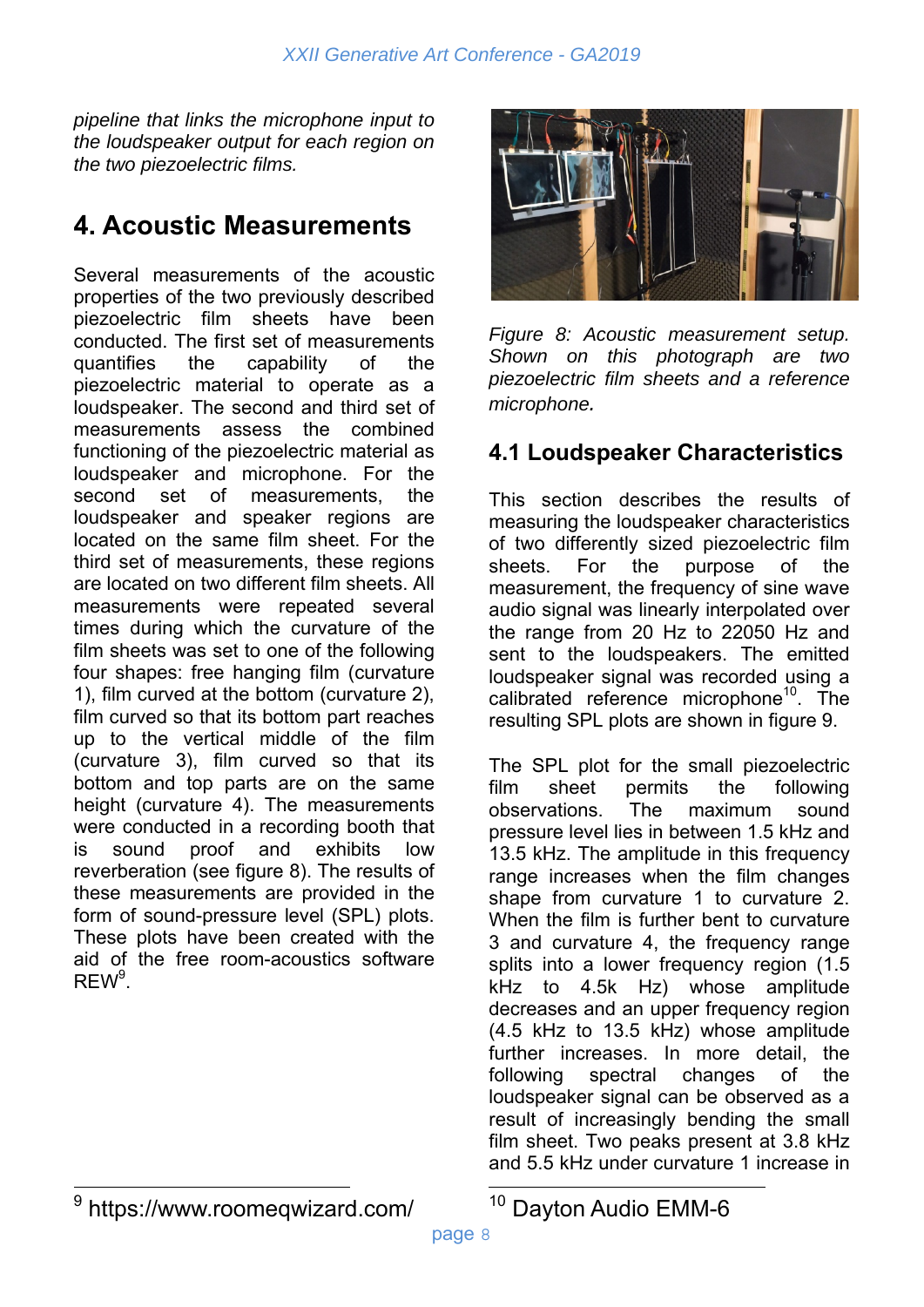amplitude and then merge into a single peak at 4.1 kHz under curvature 2. This single peaks shifts to 4.35 kHz under curvature 3, and 5.2 kHz under curvature 4. One peak at 7.2 kHz under curvature 1 increases and shifts to 7.8 kHz under curvature 2, then disappears under curvature 3, and reappears at 9 kHz under curvature 4.



*Figure 9: Loudspeaker measurements. Shown here are the SPL curves for the large (top) and small (bottom) piezoelectric film sheets.*

The SPL plot for the large piezoelectric film sheet permits the following observations. The amplitude emitted by this loudspeaker is not louder than that of the small piezoelectric film sheet but its frequency range extends further towards lower frequencies. The maximum sound pressure level for the large film lies in between 0.4 kHz and 13.5 kHz. The amplitude increases over this frequency range when the film changes shape from curvature 1 to curvature 2. As the film is further bent to curvature 3 and 4, the amplitude of the lower frequency range (from 0.4 kHz to 5.9 kHz) remains unchanged. On the other hand, the amplitude in the upper frequency range (from 5.0 kHz to 13 kHz) decreases when the bending of the film increases from

curvature 3 to curvature 4. This effect is different from the observations for the small film sheet. In more detail the following spectral changes in the loudspeaker signal can be observed as a result of increasingly bending the large film sheet. One peak present at 1.1 kHz under curvature 1 stays at the same frequency but widens under curvature 2, then shifts to 1.25 kHz under curvature 3, and further widens and shifts to 1.35 kHz under curvature 4. Another peak at 2.4 kHz under curvature 1 slightly shifts to 2.5 kHz under curvature 2, then shifts to 2.8 kHz under curvature 3, and widens, diminishes, and shifts to 3.2 kHz under curvature 4. A third peak located at 4.2 kHz under curvature 1 diminishes and shifts to 4.4 kHz under curvature 2, and disappears under curvature 3 and 4.

#### **4.2 Internal Loudspeaker-Microphone Coupling**

In this section, measurements are presented of the acoustic coupling between a loudspeaker and microphone region that are both located on the same piezoelectric film sheet. Accordingly, these measurements quantify the capability of the microphone region to pick up acoustic signals that propagate mechanically through the surface of the film material. For the purpose of the measurements, the same sine wave signal frequency sweep as in the previous measurements was used. The resulting SPL plots are shown in figure 10.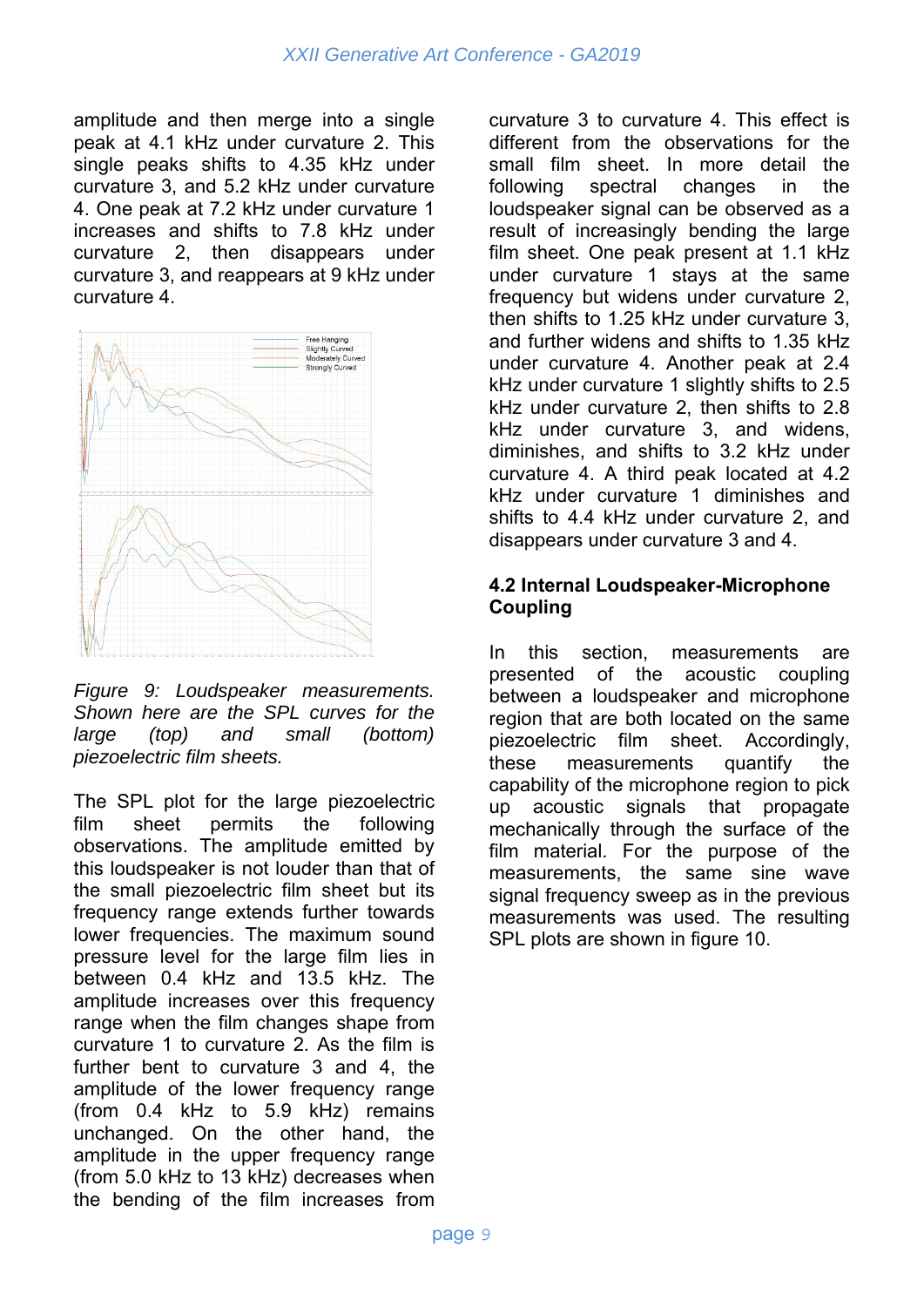

*Figure 10: Internal loudspeaker and microphone measurements. Shown here are the SPL curves for the large (top half) and small (bottom half) piezoelectric film sheets across the full measurement spectrum and in a subregion of the spectrum within which the amplitude is highest.*

The SPL plot for the small piezoelectric film sheet permits the following observations. The maximum sound pressure level lies in between 0.8 kHz and 8.0 kHz. Compared to the previous measurements with an external reference microphone, this SPL distribution indicates that the piezoelectric region is significantly inferior at picking up high frequencies. But what is more striking is the difference in shape of the SPL curve when compared to the previous measurements. Here, the SPL curve is much smoother and flatter. This indicates that a placement of the loudspeaker and

microphone regions on the same film sheet leads to a compensation and cancellation of each other's acoustic particularities.

The SPL plot for the large piezoelectric film sheet permits the following observations. Overall, the sensitivity of the large microphone region is drastically lower as compared to the small microphone region. The maximum sound pressure level lies in between 1.0 kHz and 6.5 kHz. This frequency range is again much smaller when compared to the measurements with an external reference microphone. Contrary to the measurements of the small film sheet, the spectrum is not flat but exhibits distinct peaks. One peak is present 1.1 kHz under curvature one, this peak decreases and shifts slightly to 1.2 kHz under curvature 2, then increases and shifts to 1.35 kHz under curvature 3, and finally decreases and shifts to 1.5 kHz under curvature 4. Another peak at 2.45 kHz under curvature 1 minimally shifts to 2.5 kHz under curvature 2, then shifts to 2.85 kHz under curvature 3, and finally reaches 3 kHz under curvature 4. A third peak exists at 4.8 kHz under curvature 1 and 2, this peak shifts to 5.0 kHz under curvature 3, and decreases and shifts to 5.2 kHz under curvature 4. From these observation it can be concluded that the acoustic particularities of the large microphone and loudspeaker regions don't cancel each other out as was the case with the small film sheet. Rather, these peculiarities persist and change in a concerted manner as the bending of the film sheet affects both the loudspeaker and microphone regions in a similar manner.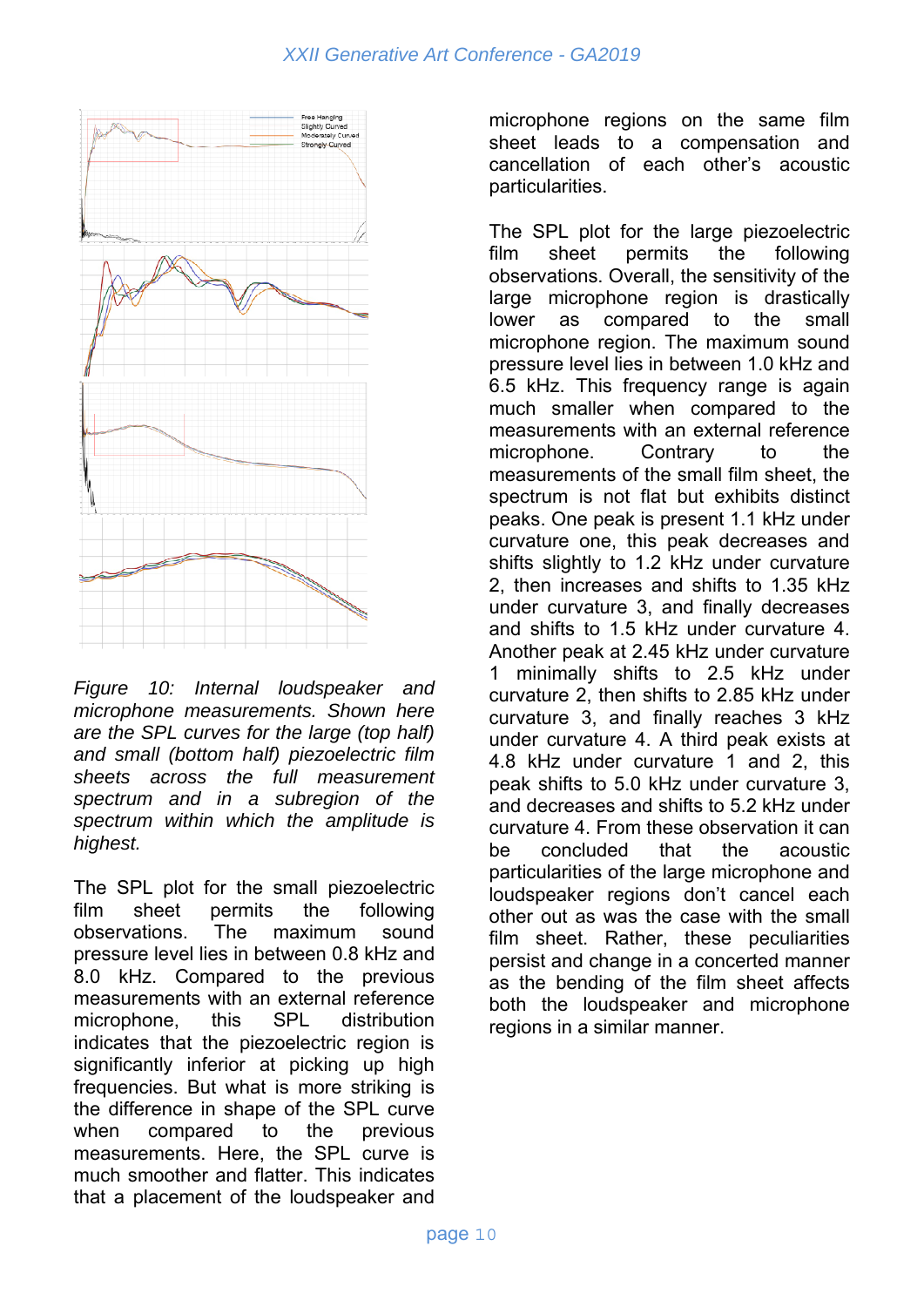

#### **4.3 External Loudspeaker-Microphone Coupling**

*Figure 11: External loudspeaker and microphone measurements. The SPL curve on the left corresponds to a setting in which the sweep signal is sent to the loudspeaker region on the small film sheet and the microphone region on the large film is used for measuring. The SPL curve on the right corresponds to the opposite setting. The SPL plots at the top depict the entire frequency range of the measurments. The SPL plots at the bottom show a subregion of the spectrum within which the amplitude is highest.*

In this section, measurements are presented of the acoustic coupling between a loudspeaker and microphone region that are each located on a different piezoelectric film sheet. As in the previous tests, these measurements quantify the capability of the microphone region to pick up acoustic signals that propagate mechanically through the surface of the film material. But contrary to the previous tests, the microphone and loudspeaker regions now possess a different size and they can be curved independently from each other. For the purpose of the measurements, the same sine wave signal frequency sweep as in the previous measurements was used. This signal is sent to the loudspeaker region on a first film sheet, the output from the microphone region on this first film is then routed through Max/MSP to the loudspeaker region on the second film, and the output from the microphone region on this second film is finally measured. The resulting SPL plots are shown in figure 11.

For the first set of measurements, the sine signal is output through the loudspeaker region on the small film sheet and the microphone region on the large film sheet is used for measuring. This setting combines the weak microphone characteristics of the large film with the narrow frequency range of the small film. The resulting SPL plot permits the following observations. The maximum sound pressure level lies in between 0.8 kHz and 8.5 kHz. Changes in the curvature of the small film have no effects on amplitude levels and cause no shifts in the frequency spectrum. Changes in the curvature of the large film give rise to similar acoustic effects as in the previous measurements.

For the second set of measurements, the sine signal is output through the loudspeaker region on the large film sheet and the microphone region of the small film sheet is used for measuring. This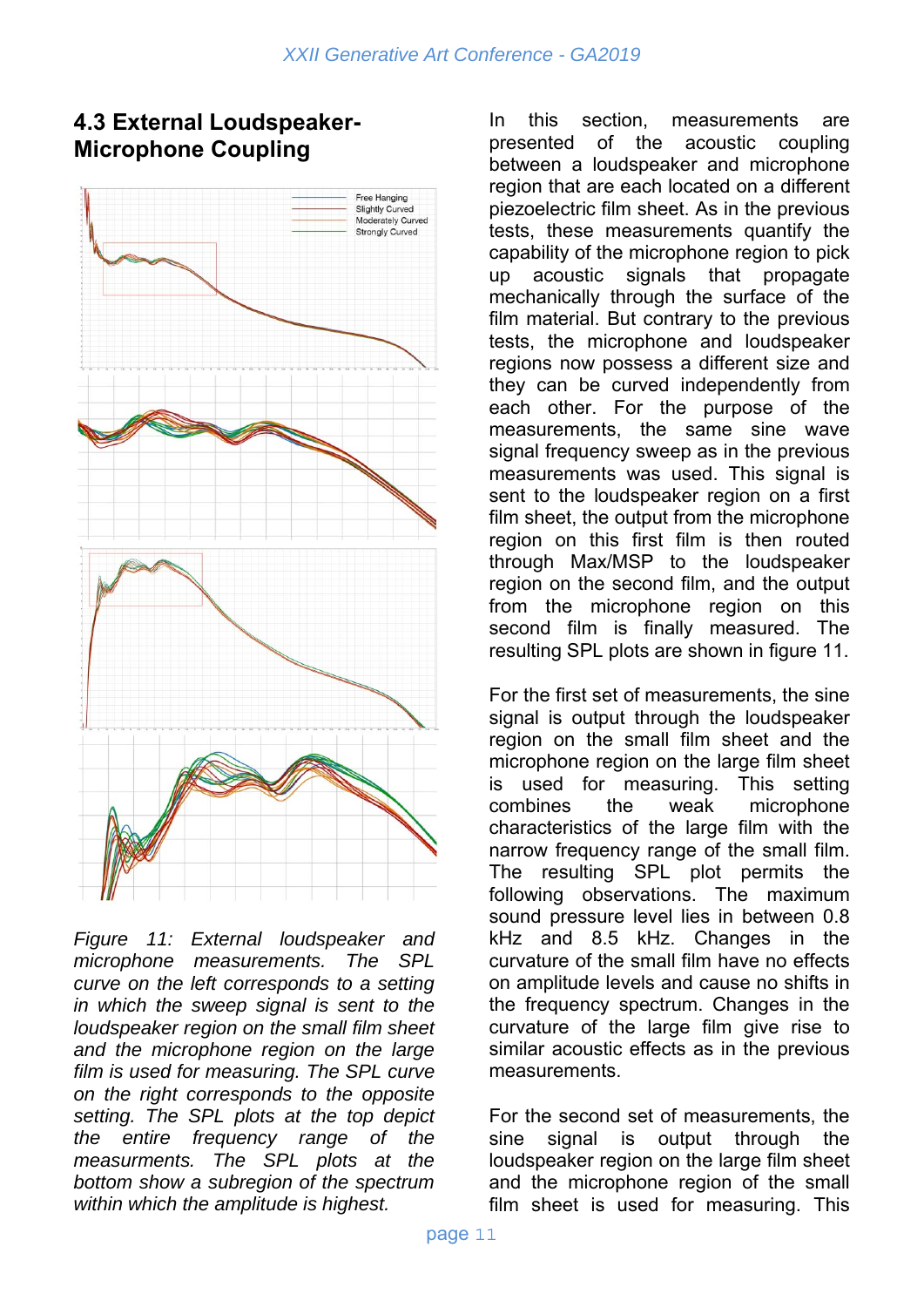setting combines the stronger microphone characteristics of the small film with the larger frequency range of the large film. The resulting SPL plot permits the following observations. The maximum sound pressure level lies in between 0.02 kHz and 8.0 kHz. Similar to the previous measurements, changes in the curvature of the small film have no effect. Changes in the curvature of the large film have similar effects as in the previous measurements with the notable exception of a disturbance signal that masks features in the SPL plot below 2 kHz. The source of the disturbance signal has not yet been identified.

### **5. Acoustic Feedback Experiments**

Based on the insigths gained from the acoustic measurements, a set of experiments was conducted in which the two differently sized piezoelectric film sheets were integrated into an acoustic feedback loop. Throughout these experiments, the sound signal that was measured and emitted by the microphone and loudspeaker regions was no longer externally produced but arose through positive feedback from minimal internal fluctuations within the acoustic setup. These fluctations were reinforced through an acoustic feedback loop which eventually gave prominence to those frequencies for which the pizeoelecric material was particulary sensitive in their detection or efficient in their emission.

The purpose of these experiments was to evaluate the potential of this setup to serve as basis for an interactive and generative sound installation. These evaluations focused on the capability of the two interconnected film sheets to maintain a self-sustained acoustic output whose sonic quality would gradually change over time due to the dynamics of the smart material's internal electrophysical processes and the sensitivity of these processes with respect to changes in the material's shape.

All experiments were conducted in a similar manner. A particular combination of parameters for the digital signal processing pipelines was chosen at the onset of the experiment. After that, the installation was left alone until the audible output stabilized and stopped changing its sonic characteristics. Once this happened, a slight manual change in the curvature of one or both of the film sheets was applied in order to initiate a new transisition phase throughout which the sonic characteristics of the audio signal gradually changed before eventually stablizing again.

Several parameter combinations have been tested. For some of these tests, audio recordings are available online. In the following list, several abbreviations are being used: ML (microphone large region), MS (microphone small region), LL (loudspeaker large region), LS (loudspeaker small region), LP (low pass filter), HP (high pass filter)

1: acoustic feedback between ML and LL. Cutoff Frequencies HP 20 Hz and LP 10 kHz.

2. acoustic feedback between MS and LS. Cutoff Frequencies HP 20 Hz and LP 10 kHz.

3. acoustic feedback between ML and LS and between MS and LL. Cutoff Frequencies HP 20 Hz and LP 10 kHz.

4. acoustic feedback between ML and LL. Cutoff Frequencies HP 20 Hz and LP 2.5 kHz.

5. acoustic feedback between MS and LS. Cutoff Frequencies HP 20 Hz and LP 2.5 kHz.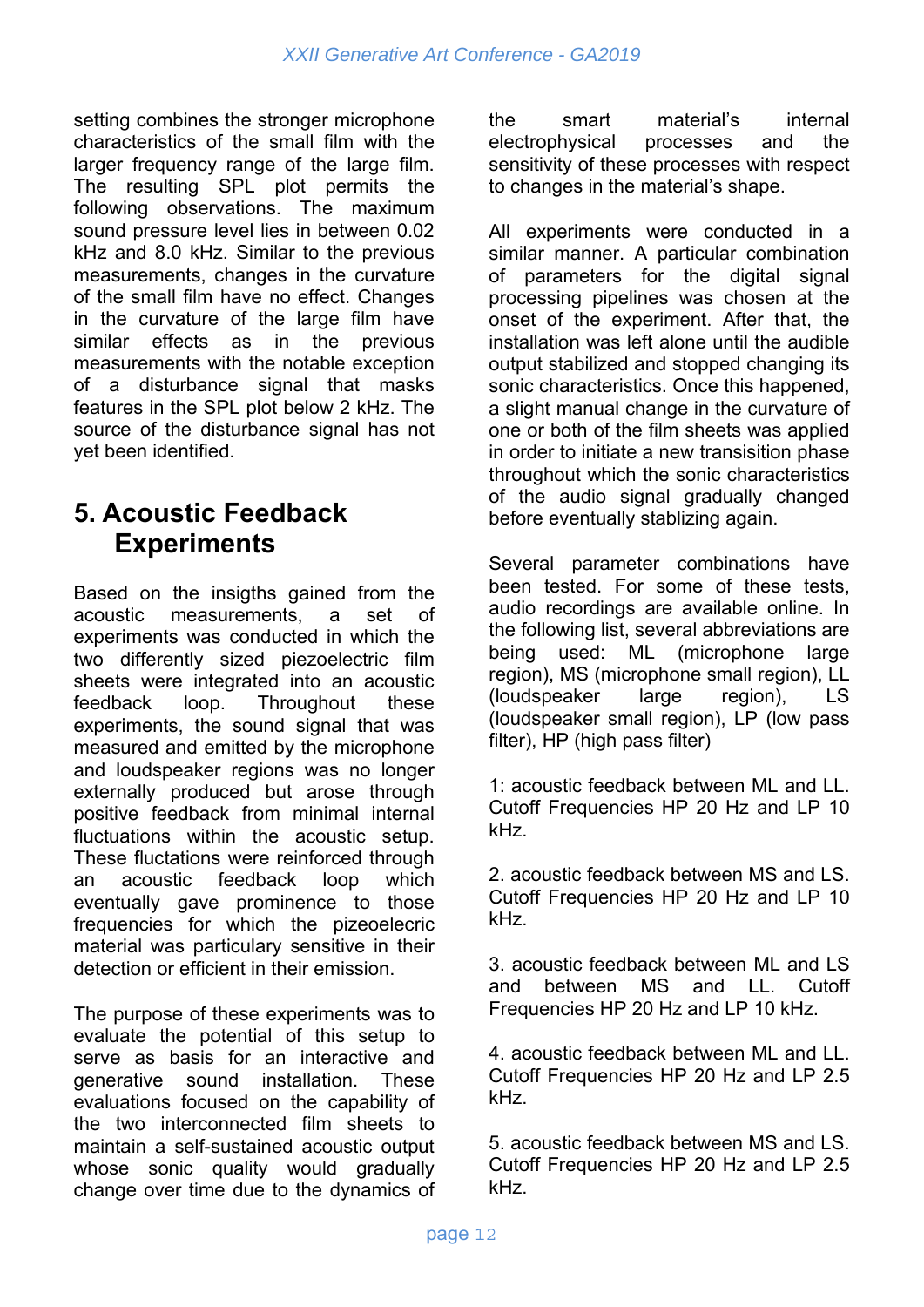6. acoustic feedback between ML and LS and between MS and LL. Cutoff Frequencies HP 20 Hz and LP 2.5  $kHz$ <sup>11</sup>.

7. acoustic feedback between ML and LL and between MS and LS. Cutoff Frequencies HP 20 Hz and LP 2.5  $kHz^{12}$ .

8. acoustic feedback between ML and LL, between ML snd LS, between MS and LL, and between MS and LS. Cutoff Frequencies HP 20 Hz and LP 2.5  $kHz^{13}$ .

9. acoustic feedback between ML and LL, between ML snd LS, between MS and LL, and between MS and LS. Cutoff Frequencies HP 20 Hz and LP 1.5  $kHz^{14}$ .

10. acoustic feedback between ML and LL, between ML snd LS, between MS and LL, and between MS and LS. Cutoff Frequencies HP 20 Hz and LP 300 Hz $^{15}$ .

### **6. Discussion**

The method that is followed in this project consists of a combination of an analytical quantification of the acoustic properties of piezoelectric materials and qualitative experiments for evaluating the aeshetic and generative possibilities of these materials. The acoustic measurements have proven to be valuable for gaining an understanding of the diversity of the acoustic characteristics of these materials when being used as either microphones or loudspeakers and how these characteristics are affected by the shape and size of the materials. Even by using only two differently sized film sheets, a clear correlation could be identified between the acoustic properties, size and

- 
- 
- <sup>11</sup> audio recording 1<br><sup>12</sup> audio recording 2<br><sup>13</sup> audio recording 4<br><sup>15</sup> audio recording 5

shape of these materials. The main insights gained are as follows: The size of the region on the piezoelectric film material that is used as loudspeaker affects not only the spectral range of the acoustic output but also the location of frequency peaks. This causes differently sized film sheets to possess a different acoustic characteristics. Bending of a piezoelectric film causes the frequency peaks in the loudspeaker output to almost always shift to higher frequencies. While shifting, the peaks occasionally change in width and amplitude. This change is dependent on the size of the film sheet and the amount of bending. The larger the region of a piezoelectric film sheet, the lower its sensitivity as a microphone. If both the microphone and loudspeaker reagions are located on the same film sheet and this sheet has a small size, then the peaks in the spectrum of the loudspeaker's output disappear when measured by a microphone region. This effect is not observed for larger film sheets.

These observations can be used as guiding principles for designing the sonic and interactive properties of a sound installation. This includes for instance the choice of size for film sheets in order to control the emission spectrum of a loudspeaker and/or the sensitivity of a microphone. And this also includes the choice of size when combining microphone and loudspeaker regions on the same film since this affects the strength of the acoustic effects of bending a film sheet and this in turn controls the level of interactivity that is provided through a direct manipulation of a film sheet's shape.

On the other hand, it is much more difficult to anticipate how the piezoelectric film sheets respond to and affect acoustic feedback. For this publication, the evaluation of the correlation between material properties and acoustic feedback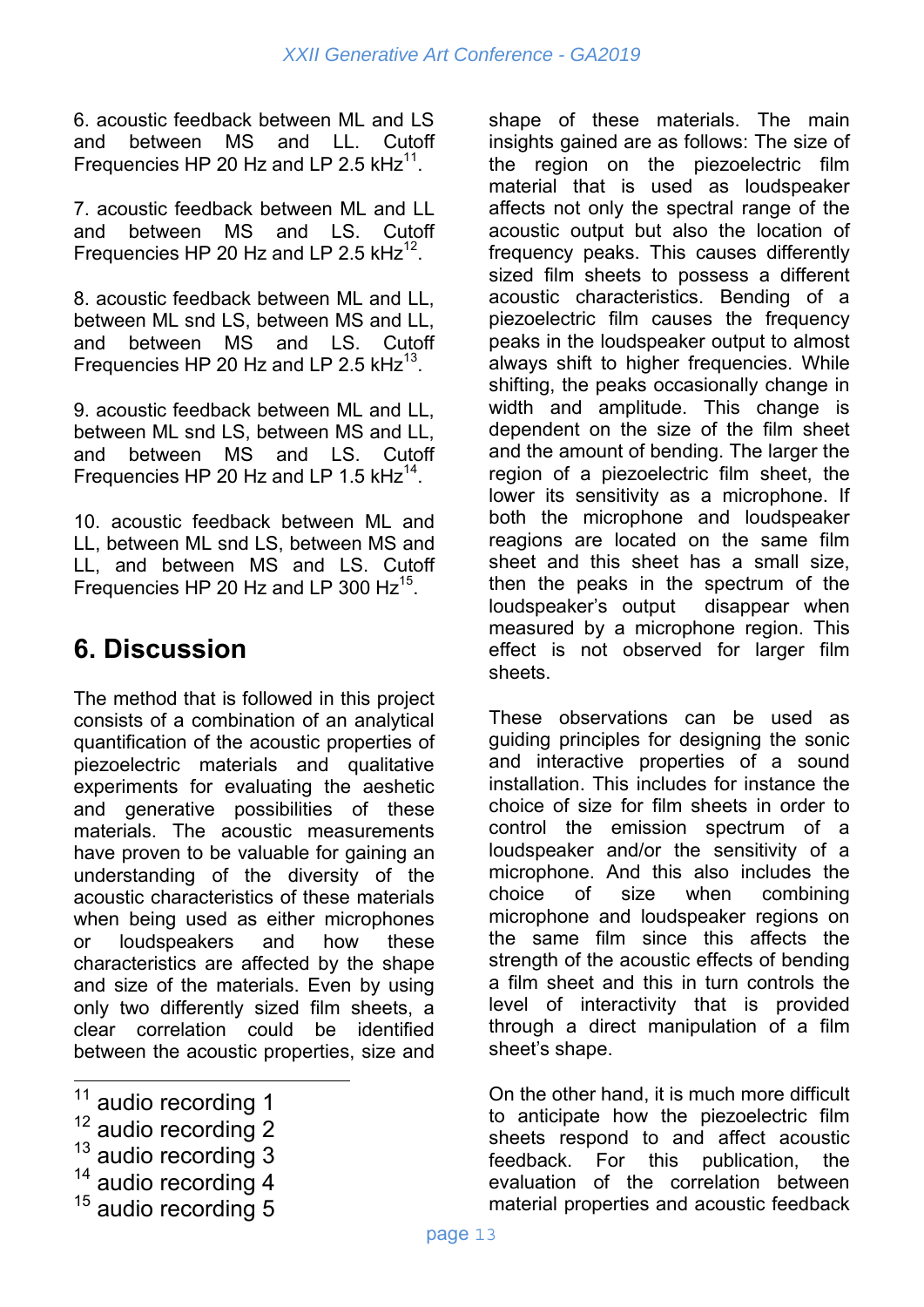has been conducted in a qualitative and explorative manner only. To follow a similar systematic and quantative approach as was used for the characterisation of the acoustic properties of the piezoeelectric materials would require much more effort. For such an approach, the amplification effects of positive feedback pose a particular challenge, in that slightest deviations in the measurement situation can lead to different results. Sources of such deviations are both internal to the setup of the film sheets (e.g. stiffness of the attachment of the film to a support structure or eveness of the curvature ) or external to the setup (e.g. ambient temperature and humidity). This sensitivity to the conditions of measurement renders an exhaustive assessment of the factors that affect the sonic result of acoustic feedback very difficult. While such a level of unpredictability can be considered advantagous for realizing a generative installation, it also hampers the possibility to scale the setup in a somewhat planned manner beyond a setting that includes only two piezoelectric film sheets.

### **7. Conclusion**

Smart materials possess a great potential in the context of generative art. This project represents the author's first attempt at integrating such materials into a generative installation. The procedure that has been chosen is practical and tries to address as many steps as possible that are necessary for covering an entire creation process from the selection of materials to a final artwork. At the core of this procedure lies a combination that consists of a systematic and quantitive assessement of the properties of the chosen smart material and an explorative and qualitative evaluation of the application of this material for realizing a generative artwork. The author is convinced that such a combination is

crucial for gaining the skills to work with smart materials in a generative art context. This publication is the result of putting this claim to a practical test.

While the outcome of this test confirms the usefullness of the chosen approach, there remain several ceveats. These caveats have to do with the fact that the author has taken a few shortcuts in order to conduct the study in a manageable amount of time. By working with piezoelectric films, a material has been chosen that is unlike many other smart materials readily available through commercial channels and that is already known to be suitable for use as a loudspeaker. This has alleviated the need for studying in detail the physicochemical properties of the smart material, a type of research that would hardly be possible to conduct without expertise in material science. Also, the final installation must be considered a somewhat minimalistic demonstration of what a smart-materials based generative sound installation could potentially look like. It can be assumed that some of the main challenges for<br>integrating smart materials into a integrating smart materials into a generative artwork are yet to be encountered when trying to reach a more sophisticated outcome.

Nevertheless, the author assumes that the insights gained from this project can be transferred for working with other smart materials even when aiming for a more ambitious artistic outcome. It is therefore hoped, that this publication contributes to a diversification of generative art practice to include also non-computer based current and future technologies.

### **8. References**

[1] Bisig, Daniel, and Philippe Kocher. 2015. "DRIFT – Virtual Sand in augmented Space." Proceedings of the